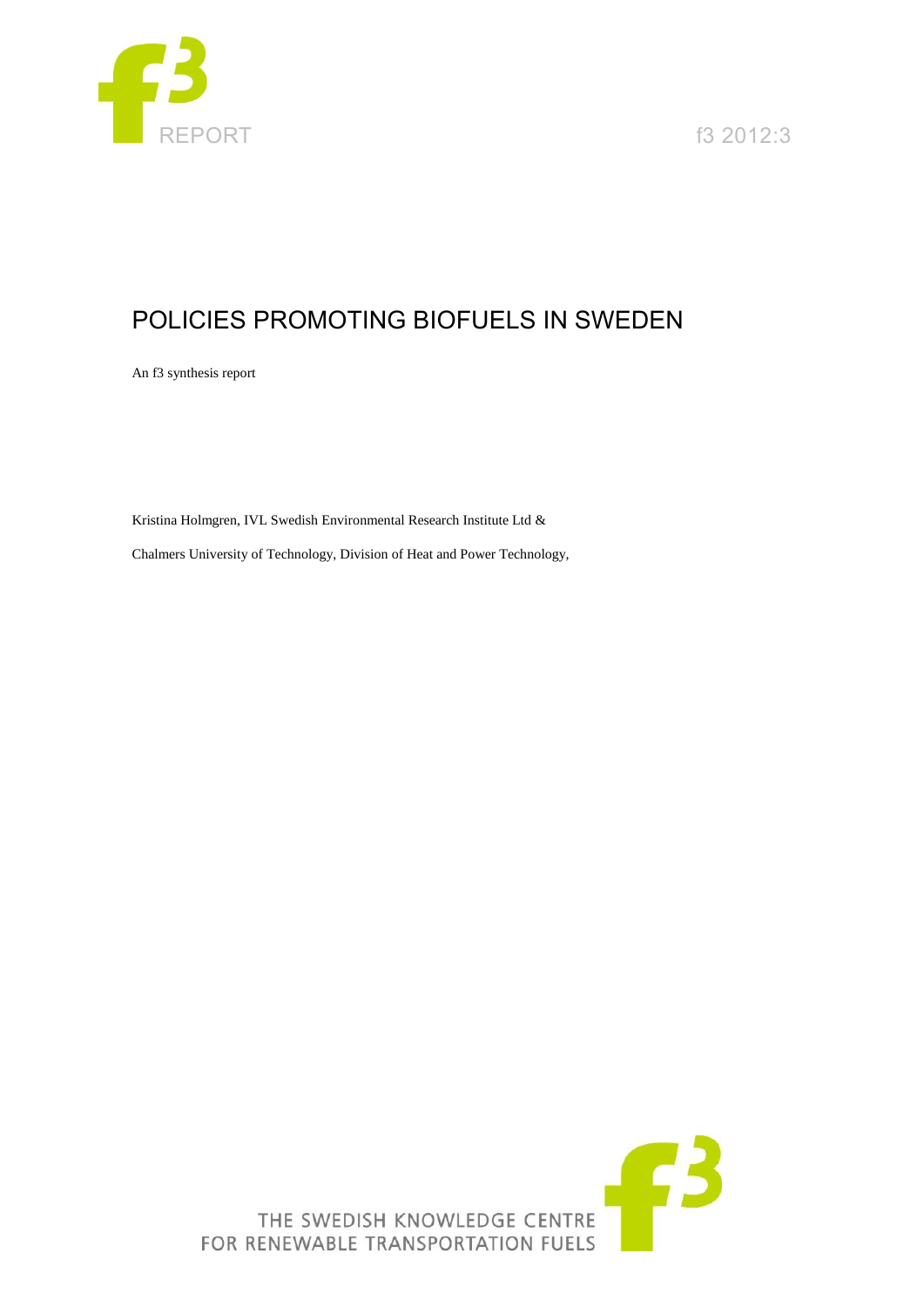# PREFACE

This report was written as part of a course in Environmental Economics and Policy Instruments at the University of Gothenburg. It aims at summarizing the policy instruments introduced to directly affect the production and use of biofuels in Sweden. Since Sweden is part of the EU also EU policies were included. There are additional policy instruments which affect the production and utilization of biofuels in a more indirect way that are not presented here. The economic analysis in this paper is limited and could be developed from the information presented in order to draw further conclusions on necessary changes in order to reach set targets.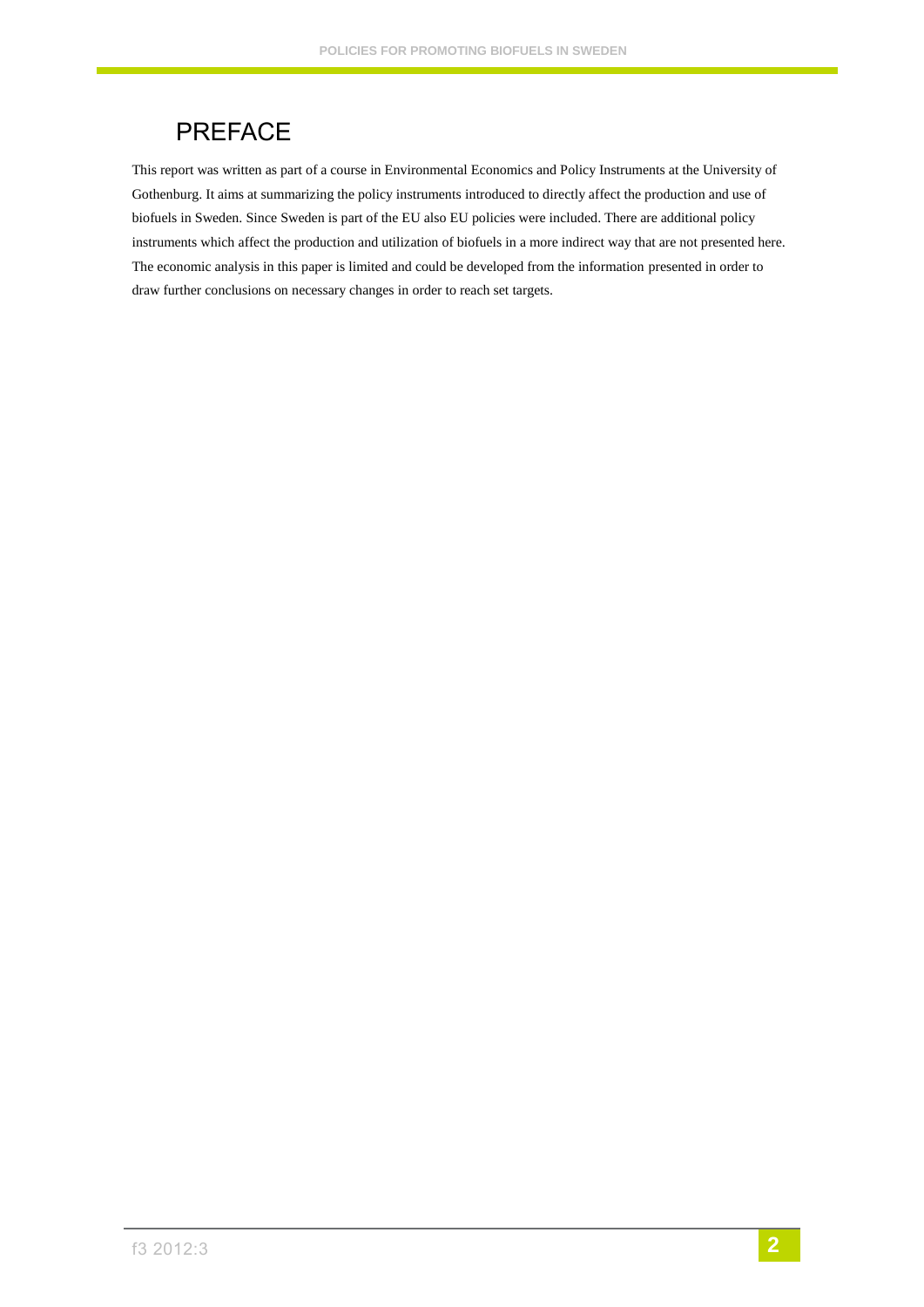# CONTENT

| $\mathbf{1}$   |       |  |  |  |  |  |  |
|----------------|-------|--|--|--|--|--|--|
| $\overline{2}$ |       |  |  |  |  |  |  |
|                | 2.1   |  |  |  |  |  |  |
| 3              |       |  |  |  |  |  |  |
| $\overline{4}$ |       |  |  |  |  |  |  |
|                | 4.1   |  |  |  |  |  |  |
|                | 4.1.1 |  |  |  |  |  |  |
|                | 4.1.2 |  |  |  |  |  |  |
|                | 4.1.3 |  |  |  |  |  |  |
|                | 4.1.4 |  |  |  |  |  |  |
|                | 4.2   |  |  |  |  |  |  |
|                | 4.2.1 |  |  |  |  |  |  |
|                | 4.2.2 |  |  |  |  |  |  |
|                | 4.2.3 |  |  |  |  |  |  |
|                | 4.2.4 |  |  |  |  |  |  |
|                | 4.2.5 |  |  |  |  |  |  |
|                | 4.2.6 |  |  |  |  |  |  |
|                | 4.2.7 |  |  |  |  |  |  |
| 5              |       |  |  |  |  |  |  |
| 6              |       |  |  |  |  |  |  |
| 7              |       |  |  |  |  |  |  |
|                |       |  |  |  |  |  |  |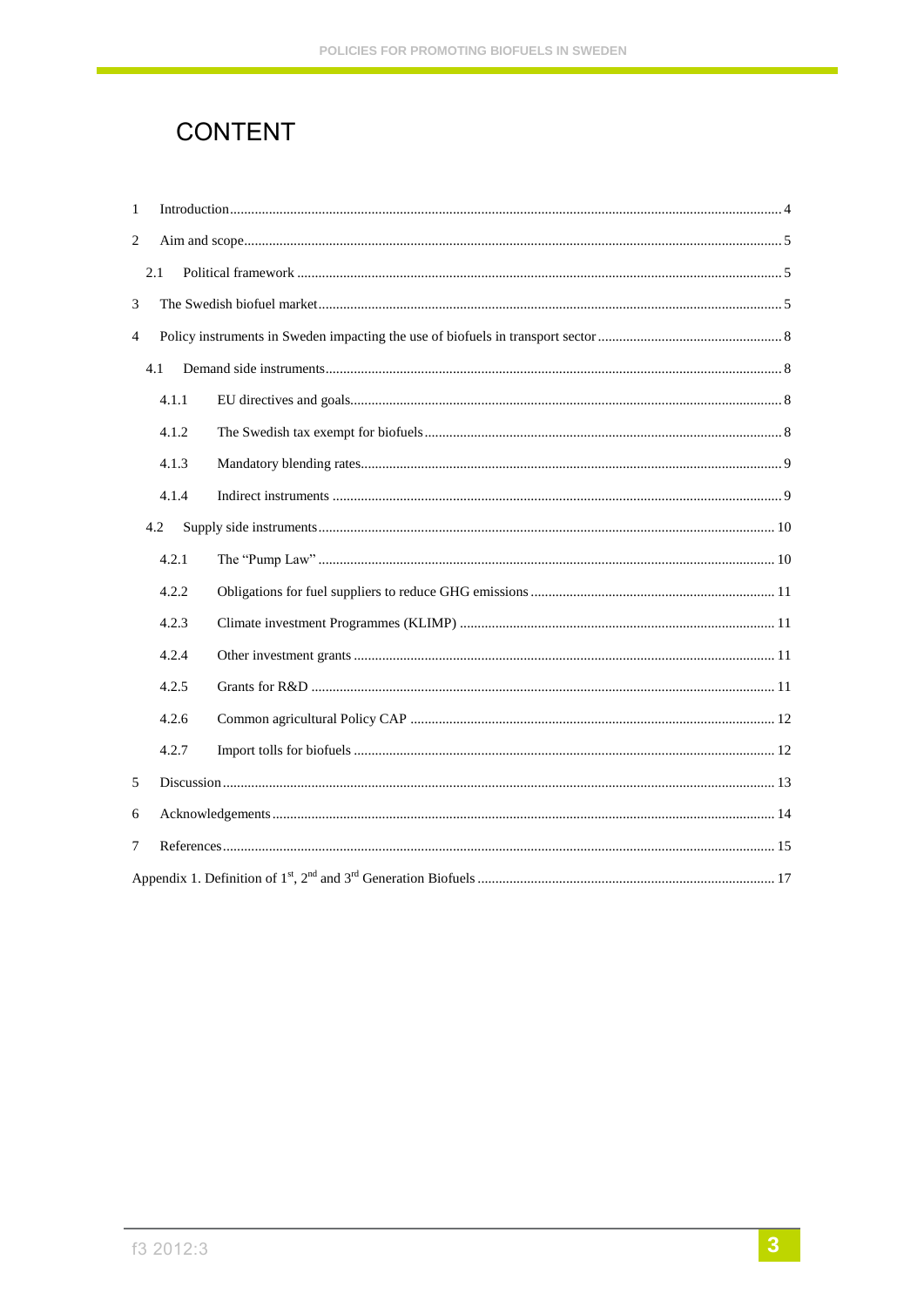## <span id="page-3-0"></span>1 INTRODUCTION

The search for alternative fuels replacing the petroleum products in the transport sector began already four decades ago. There were and still are many reasons for wanting alternatives: high and volatile prices of oil; uncertainty of supplies; uncertainties related to reliance on supply from politically unstable regions; raised awareness of environ-mental damages etc. [\(Sterner and Coria, 2011\)](#page-15-0). Many of these reasons still hold although the environmental concern and especially the concern for climate change are given most attention today.

Biofuels have been recognised to be one of the key solutions for reducing the greenhouse gas emissions from the transport sector. For quite some time there have been national and international (EU-level) policies promoting biofuels and this has indeed led to significant increase in production. During the last five years concerns have been raised about the actual societal and environmental benefits of the significant rise in biofuel production and utilisation. Two of the most intriguing concerns are:

- The actual savings of greenhouse gas emissions compared to conventional fossil alternatives
- The impact of increased prices of raw material for the production and competition for food and feed purposes

The first concern regarding emissions savings is caused by several things and could be associated with e.g. the question of direct and indirect land use and land use change and inefficient and fossil fuel dependent production units. Increased production of crops for biofuels could cause direct or indirect land use changes, e.g. deforestation, and in such cases there might be no net reduction of emissions compared to conventional fossil alternatives (Fargione et al., [2008,](#page-14-1) [Searchinger et al., 2008\)](#page-15-1). The second concern about raw materials being used for the production of biofuels competing with food purposes peaked in 2008 when corn prices rose drastically. One of the causes for the steep rise in prices were said to be the increased corn ethanol production in the US. This debate has thus cooled down and according to [Sterner and Coria, 2011](#page-15-0) the debate in 2008 about food versus fuel prices was much exaggerated.

After these concerns were brought into the light more hope has been set for  $2<sup>nd</sup>$  generation biofuels that are based on waste products and non-food crops (see, **Appendix 1** for definition of the different generations of biofuels). It has long been known that there is not enough biomass, nor land to grow sufficient biomass with current technology, to replace all fossil fuels. Technical analysis show that it is considerably more efficient to replace coal or oil in industrial or power and heating applications with biomass than to substitute for transport fuels. Azar et al., 2003 show that if cost optimizing and taking opportunities in other sectors in to account, the transport sector will be one of the last sectors to make a transition away from fossil fuels.

In this paper current policies applied for the promotion of biofuels in Sweden are described and a discussion on problems and potential improvements is given. Special emphasize is given to the question whether policies should distinguish between  $1<sup>st</sup>$  and  $2<sup>nd</sup>$  (or  $3<sup>rd</sup>$ ) generation biofuels.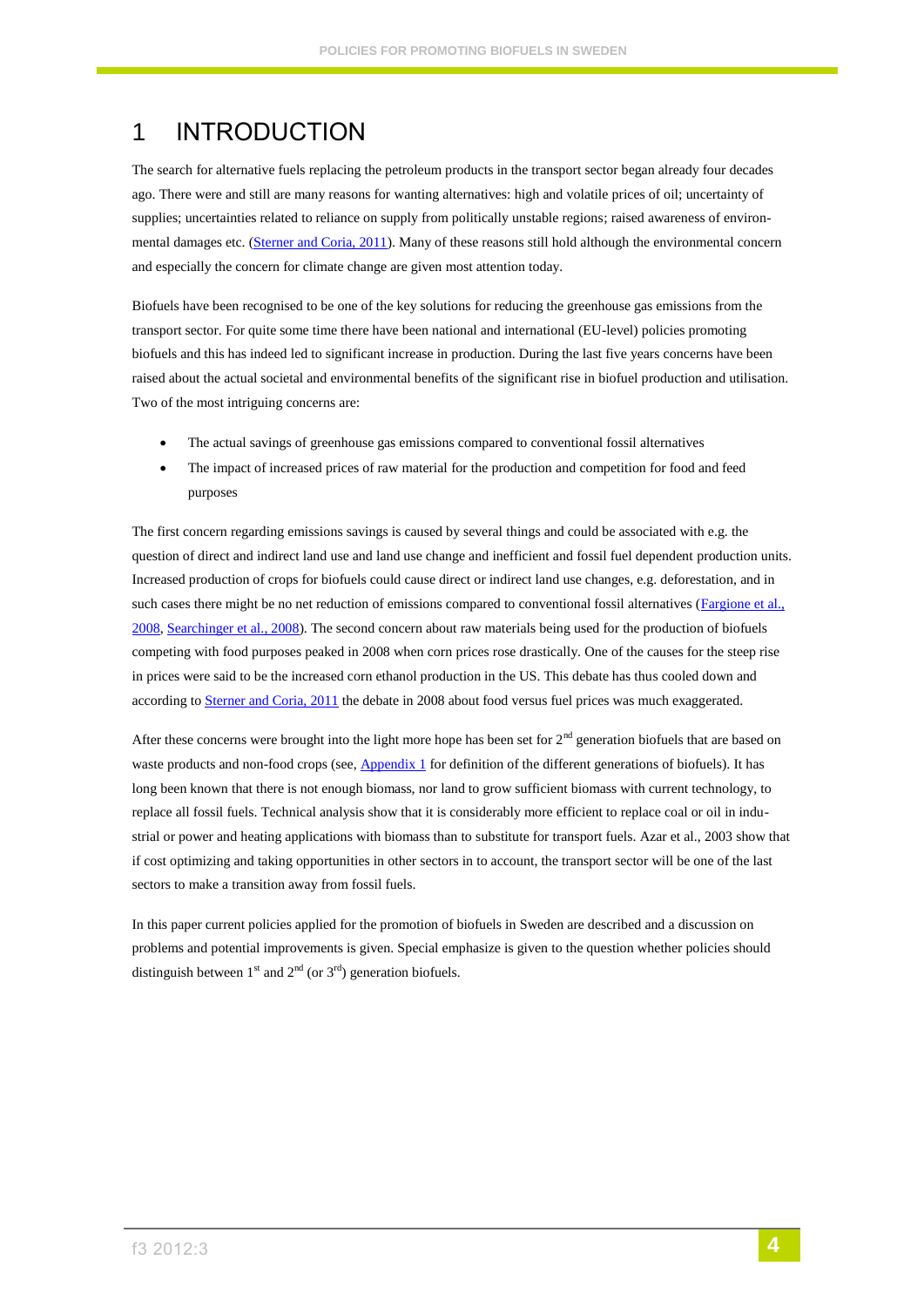## <span id="page-4-0"></span>2 AIM AND SCOPE

The aim of this paper is to describe the current policy instruments applied in Sweden for promoting biofuels ant to make a comparison of supply and demand side instruments and what effects they have had (in cases where the instruments have been in place for some time) or could have. As background a description of the current use and production of biofuels in the Swedish transport sector is given.

The paper also discusses the difference between  $1<sup>st</sup>$  and  $2<sup>nd</sup>$  generation biofuels briefly, with focus on the rational for policy instruments making a difference between the two categories.

### <span id="page-4-1"></span>2.1 POLITICAL FRAMEWORK

Sweden has set several goals that require instruments for increasing the use of renewable fuels in the transport sector; by 2030 the transport sector should be independent of fossil fuels and by 2050 there should be no net emissions of GHG to the atmosphere from Sweden. However, there are also several goals set on the EU level that strongly influences the development of the policy instruments and actions taken to promote biofuels in Sweden, the CAP (common agricultural policy) reform, the 2003 Biofuels Directive and the 2008 Climate and Energy Package including among other things the Renewable Energy Directive (RES-Directive) [\(Bureau et al., 2010\)](#page-14-2).

The goal set in the RES Directive, that each member state should have at least 10% renewable fuels in the transport sector by 2020, is followed up in Sweden by calculations performed by the Swedish Energy Agency. The Energy Agency conclude (in preliminary calculations) that according to the calculation rules of the Directive (where different weight is given to different biofuels depending on what kind of biomass that is used in the production) Sweden had 9.8% renewable fuels in 2011. Thereby it is not unlikely that Sweden will fulfil the 2020 target already in 2012 and some argue that there is a need for a more stringent target in order to speed up transition.

# <span id="page-4-2"></span>3 THE SWEDISH BIOFUEL MARKET

There has been a strong increase in energy utilisation in the Swedish transport sector for several decades. Between 1970 and 2009 the energy utilisation in the Swedish transport sector rose by 70%. In 2011, 94 TWh were used for transportation and 93% of this was used for road traffic. The use of biofuels constituted ~6 TWh (6.3%). The Swedish biofuel market is dominated by three different fuels; ethanol, biodiesel and biogas, which in 2011 amounted to 2.5 TWh, 2.7 TWh and 0.7 TWh respectively. The use of ethanol has stagnated, whereas the use of biogas and biodiesel still increase rapidly [\(SEA 2012a\)](#page-15-2). In Figure 1, the development of the use of biofuels in Sweden is presented. During the period 2005-2010 the total energy use in the transport sector was quite stable and the same is true if only looking at road transports, although some inter-annual variation can be seen [\(SEA 2012a\)](#page-15-2).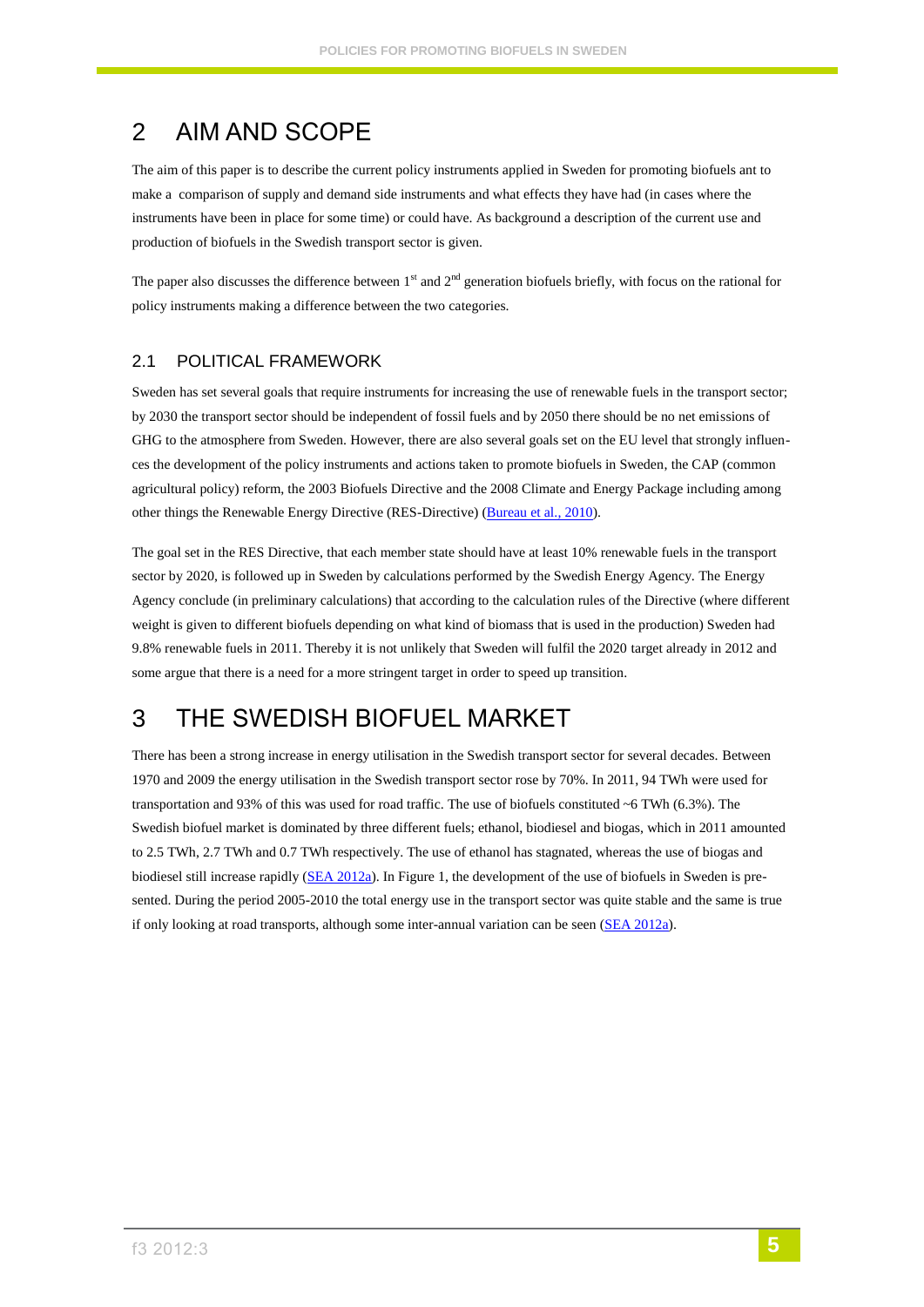

**Figure 1** *Use of biofuels in the Swedish transport sector. (Sources: [SEA, 2012a,](#page-15-2) [SEA, 2009a\)](#page-15-3)*



### **Figure 2** *Renewable fuels in the Swedish transport sector in 2011.(Source[: SEA, 2012a\)](#page-15-2)*

Ethanol was the first biofuel to enter the market in larger volumes and there are mainly two uses in Sweden, either as a low-blend (5%) in gasoline or as a high-blend, in E85 (85% ethanol and 15% gasoline). In 2011 approximately half of the used ethanol was used as E85 whereas the other half was used as low-blend [\(Trafikverket, 2012\)](#page-15-4). Over 95% of the gasoline sold in Sweden contains the low blend (5%) of ethanol (SEA, 2012a).

Sweden is the seventh largest ethanol importer in the world and historically most of the imports came from Brazil. In 2009, 90% of the ethanol used in the Swedish transport sector was imported. However, during the last years imports from Brazil have declined and the imports from EU have increased. In 2011 85% of the ethanol used in Sweden was produced either in Sweden or other EU countries. The Swedish Energy Agency finds several possible explanations to this, the harvests in Brazil have been poor, Swedish exemptions from energy tax for biofuels has during 2011 required that the fuel fulfils the sustainability criteria. Since the sustainability criteria were recently enforced in the EU might have come further with the certification than actors outside the EU [\(SEA, 2012b\)](#page-15-5). There are two ethanol production units in Sweden; Agroetanol´s installation in Norrköping which is based on fermentation of cereals and that has a production capacity of 1.24 TWh (210 000 m3) ethanol and SEKAB's pilot installation in Örnsköldsvik which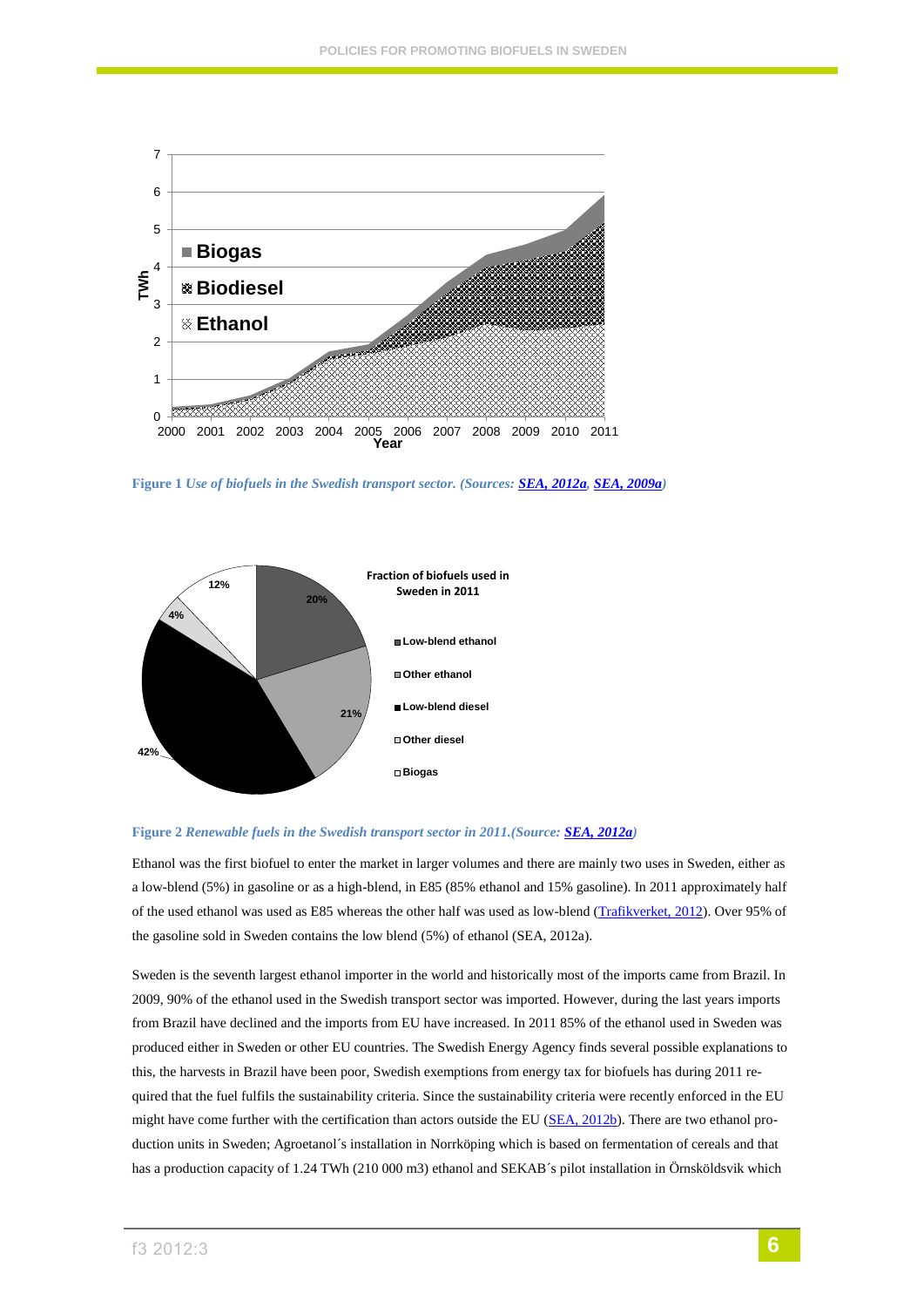is based on processing of lignocellulosic raw material (mainly residues from the pulp and paper industry) with a capacity of 65 GWh  $(11\ 000\ m^3)$  ethanol.

In the Swedish case biodiesel is a collective name for FAME (fatty acid methyl ester) and HVO (hydrogenated vegetable oil). HVO is a hydrocarbon very similar to diesel which makes it possible to blend in unlimited amounts (as long as specifications of cold properties are met). HVO was introduced at the Swedish market in 2011. In 2011, 295 million litres of biodiesel was used in Sweden, most as low-blend in diesel (80% of the used diesel has a low-blend (5%) of FAME). There are a number of biodiesel producers in Sweden, mainly small scale, and there are only two large scale producers: Perstorp in Stenungsund, with a capacity of 160 000 tons RME annually and; Ecobränsle in Karlshamn with a capacity of 50 000 m<sup>3</sup>. Together these two units have a capacity of  $\sim$ 2.1 TWh. According to the Swedish Energy Agency, 60% of the biodiesel used in Sweden during the last two years was also produced in Sweden [\(SEA, 2011b\)](#page-15-6). Starting in 2010, there is also the crude tall oil production at the SunPine unit in Piteå where crude tall oil is produced from black liquor (by-product from pulp industry). The crude tall oil is further processed (hydrogenated into HVO and blended) at the Preem refinery in Gothenburg to a low-blend (10-22%) diesel. The fuel, called "Evolution diesel" came on the Swedish market in 2011. The capacity of crude tall oil production in Piteå is  $100000 \text{ m}^3$  annually.

The biogas in Sweden is produced in 230 anaerobic digestion units. In 2010 the production of biogas in Sweden was approximately 1.4 TWh  $(SEA, 2011c)$ . There are several areas of use for the biogas and in order to be used as a transport fuel it needs to be upgraded. Approximately 44% of the produced biogas in 2010 was upgraded. Raw material for the production is food wastes, sewage sludge, manure, food industry wastes, slaughter house wastes, energy crops and other (landfills) [\(Rydberg et al., 2010,](#page-14-3) [SEA, 2011c\)](#page-15-7). Biogas is mainly a local fuel, often used in local systems such as bus-fleets. The supply side does not always satisfy the demand, which leads to either natural gas being used instead, or gasoline (in hybrid cars). There is no import of biogas to Sweden but potentially it could be imported if the natural gas net was used for the distribution [\(Tolke et al., 2011\)](#page-15-8).

Estimates of the potential production capacity of Swedish biogas indicate that there is a potential for biogas produced via anaerobic digestion of 10-15 TWh and a potential for biogas (SNG, synthetic natural gas) produced via gasification possibly as high as 40 TWh. Biogas production via the gasification can use woody biomass as raw material, but so far there are no commercial units for this. In Gothenburg a demonstration plant of biomass gasification is under construction and the plant will gasify woody biomass (pellets or woodchips) and process it to bio-SNG that can be fed directly to the natural gas net. The capacity of the demonstration plant will be 20 MW in phase I and an additional 80 MW in phase II. E.ON is also planning for a full scale unit in Landskrona or Malmö with a capacity of 200 MW (1.6 TWh) in 2016.

The large increase in biofuel use last years in Sweden was mainly due to increased amounts of biodiesel/HVO and biogas. However, recent reports indicate that many biogas projects are being postponed. The reason is said to be that there are no longer any KLIMP-grants. So far KLIMP-grants<sup>1</sup> have accounted for 25% of investment costs for anaerobic digestion units. The industry (e.g. energy companies) claims that the willingness to pay for biogas is not high enough (Miljöaktuellt 2012-04-18).

1

 $1$  KLIMP = Klimatinvesteringsprogram (Swedish) climate investment program. For an explanation see the section in this paper on Climate investment program.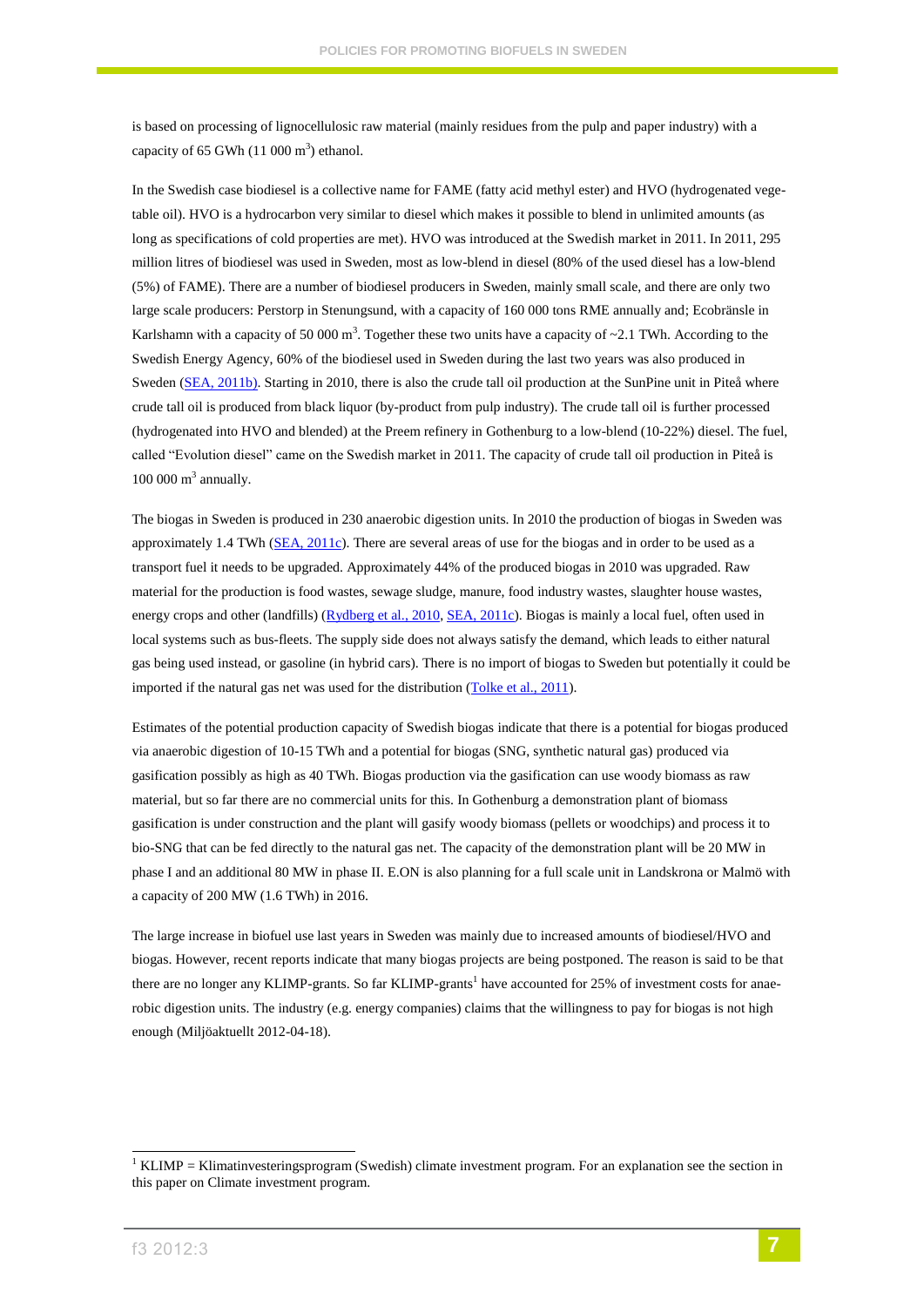## <span id="page-7-0"></span>4 POLICY INSTRUMENTS IN SWEDEN IMPACTING THE USE OF BIOFUELS IN TRANSPORT SECTOR

In this section both national and EU instruments are described. In general the EU rules are formulated in directives which the member states should turn in to national law.

### <span id="page-7-1"></span>4.1 DEMAND SIDE INSTRUMENTS

In this section instruments impacting the demand side are described.

#### <span id="page-7-2"></span>*4.1.1 EU directives and goals*

In the Biofuel Directive [\(EC, 2003b\)](#page-14-4), guiding targets are set for the transport sector aiming at increasing the share of biofuels used in the transport sector, claiming that biofuels should constitute 2% of total energy use in the sector by 2005 and 5.75% in 2010. In association to this directive there was also the Energy Taxation Directive (EC[, 2003c\)](#page-14-5) which allows member states to grant tax reductions or exemption on biofuels. In the Renewable Energy Directive (RES Directives) [\(EC, 2009a\)](#page-14-6) there is now a binding target (equal for all member states) of 10% use of renewable fuels in the transport sector by 2020. In order to be accountable as renewable fuels, the sustainability criteria outlined in the directive must be fulfilled. It is also necessary to fulfil the sustainability criteria in order to enjoy other support such as tax-exempts or subsidies.

In addition the Fuel Quality Directive (FQD), [\(EC, 2009b\)](#page-14-7) strongly influences the potential use of biofuels by setting limits to how much blending of biofuels into diesel and gasoline that is allowed. According to this directive (which was to be implemented by 2010-12-31) it should be allowed to blend 10 % into gasoline and 7% vol. into diesel (previously the limits for both fuels were 5% vol.). Further, according to the FQD, fuel suppliers in the union should reduce GHG emissions by 6% per energy unit until 2020. For the latter target only the selling of biofuels fulfilling the sustainability criteria set in the RES Directive could be accounted for.

#### <span id="page-7-3"></span>*4.1.2 The Swedish tax exempt for biofuels*

In Sweden there is both a carbon tax and an energy tax on fuels. The energy tax is determined individually for each fuel and is not proportional to the energy content of the fuel. The carbon tax is proportional to the carbon content of the fuel. Liable fuels are all fossil fuels but there is an exempt from energy tax on natural gas used as vehicle fuel. In addition there is also a tax relief for diesel MK1.<sup>2</sup> Biofuels (including ethanol, biogas, RME/FAME) are exempted from both energy and carbon tax [\(RFR, 2009\)](#page-14-8). Table 1 presents the current tax level for vehicle fuels in Sweden.

| <b>Fuel</b>          | <b>Energy tax</b>      | Carbon tax                 | <b>Total tax</b>           |
|----------------------|------------------------|----------------------------|----------------------------|
| <b>Gasoline, MK1</b> | $3.06$ SEK/1           | 2.44 SEK/I                 | 5.50 SEK/I                 |
| Diesel, MK1          | 1.524 SEK/1            | 3.017 SEK/I                | 4.541 SEK/1                |
| Natural gas          | $0$ SEK/m <sup>3</sup> | $1.581$ SEK/m <sup>3</sup> | $1.581$ SEK/m <sup>3</sup> |

**Table 1** *Energy and carbon tax in Sweden for vehicle fuels in 2011. Source (SEA, 2012b)*

1

 $2$  MK1 = miljöklass 1. This is the environmental classification of the most environmentally friendly fuels according to the Swedish fuel classification system.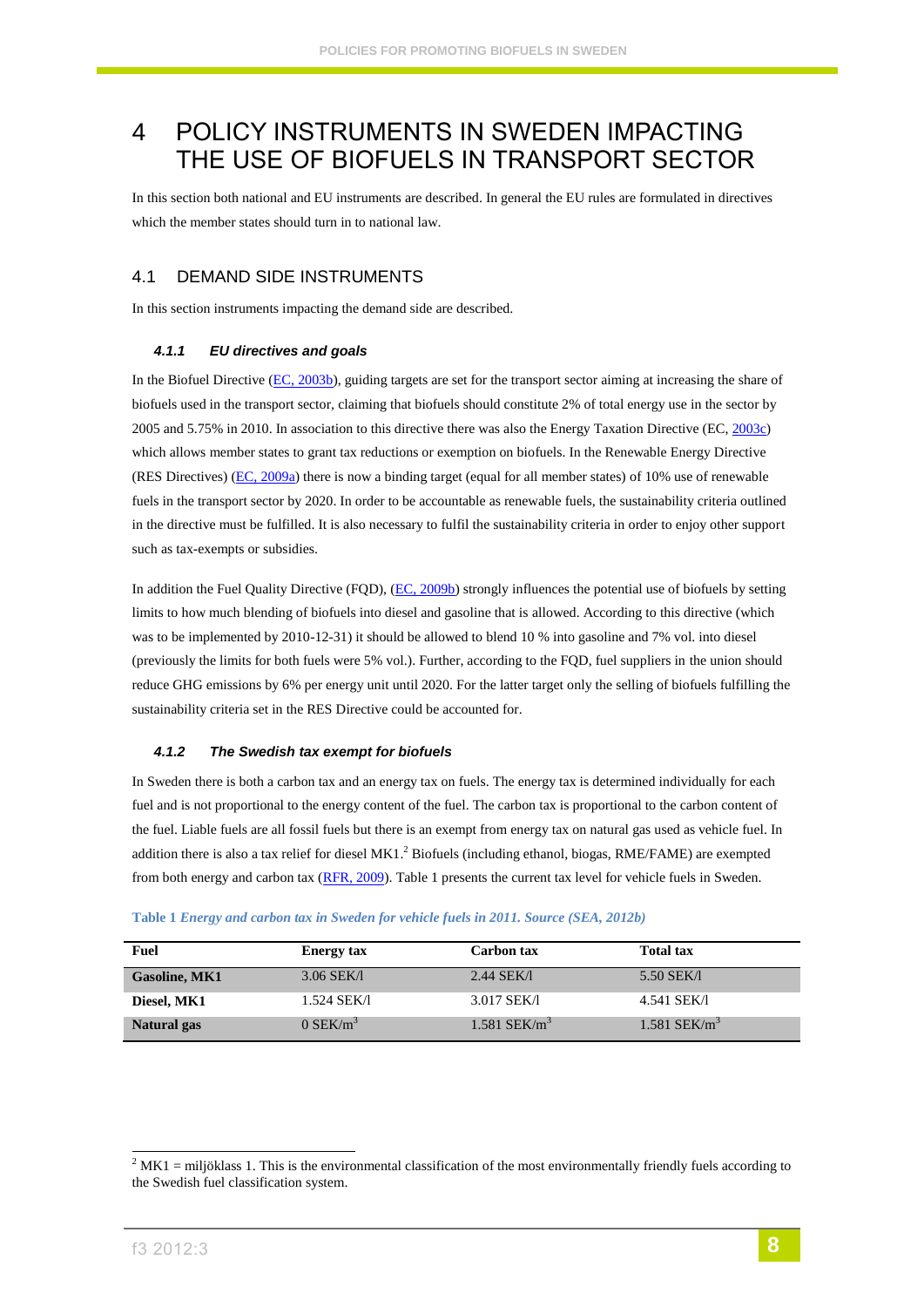Since 1995 the Swedish government has a pronounced possibility to decide on tax reliefs and tax exemptions for biofuels. The purpose is to contribute to the technological development of more environmentally friendly fuels in order to, among other things, reduce GHG emissions. In 2011 the Swedish National Audit Office performed an audit of the tax exemption for biofuels in Sweden and according to it, the tax reduction (of  $CO<sub>2</sub>$  and energy tax) for bio-fuels is the single most important instrument for increasing the amount of biofuels in Sweden [\(SNAO, 2011\)](#page-15-9). However, the main conclusion drawn by the SNAO is that the tax exempt for biofuels contributes to reaching the climate objective set by the Swedish parliament but not at a reasonable cost. It has been necessary to increase the use of biofuels but it is a relatively expensive way to reduce GHG emissions. Further the SNAO states that the tax exemption has been necessary for creating the market for low-blends of biofuels in gasoline and diesel.

The tax exempt has not been a general exempt but decided upon based on individual applications sent in by fuel suppliers (who are the ones that pay the tax). The decisions have mainly been short term (one to two years at a time) and not always granted on the same reasons [\(SNAO, 2011\)](#page-15-9). The SNAO claims that the tax exempt has not had a significant effect on technology development nor can it be claimed as technology-neutral, due to low transparency and inequity in treatment of companies.

One thing that complicates the procedure of granting tax exempts is that the EU State aid rules prohibit overcompensation. Overcompensation takes place when a tax reduction or exempt makes the biofuel cheaper than the fossil (conventional) fuel it replaces. In order to be allowed to grant tax exempts Sweden has agreed to submit annual reports to the EU and thereby the tax exempts are approved. Currently there is an approval from the EU that Sweden can continue with this exempt until 2013, an approval that possibly could be prolonged but not longer than until 2020 [\(SNAO, 2011\)](#page-15-9).

#### <span id="page-8-0"></span>*4.1.3 Mandatory blending rates*

In the spring budget proposition [\(Regeringen, 2012\)](#page-14-9), it is suggested that from 2014 there will be a quota regulation on the blending of diesel and gasoline, requiring 10% of ethanol in gasoline and 7% of FAME in diesel. The main reason to introduce a quota regulation is that, due to the EU State aid rules that prohibit overcompensation, it will be very difficult to keep the tax exempt for the low-blend fuels and in addition it is costly as the utilisation increases. The tax exempt for E85 and other high-blend fuels should however remain. Further it is suggested that there should be a tax exempt for up to 15% HVO in diesel.

#### <span id="page-8-1"></span>*4.1.4 Indirect instruments*

The instruments below indirectly impact the demand for biofuels by increasing the demand for vehicles that use alternative fuels.

#### *Environmental car premium*

In 2007 the environmental car premium was introduced in Sweden with the aim of increasing the incentives for buyers to choose environmentally friendly vehicles. The premium was only paid to private persons. The premium amounted to 10 000 SEK ( $\sim$ 1100 €). In 2009 the premium was replaced by a tax exempt for environmental cars during their first five years.

By January 1<sup>st</sup>, 2012, the Swedish government introduced a new super-green car rebate (super environmental car premium) of a maximum of 40 000 SEK ( $\sim$ 4400 €) per car. The specification of a "super environmental" car is that they should fulfil the latest EU exhaust gas standard and should not emit more than 50 g  $CO_2/km$ . The subsidy is available both for private persons and companies. There is a limited time frame and budget set for the subsidy.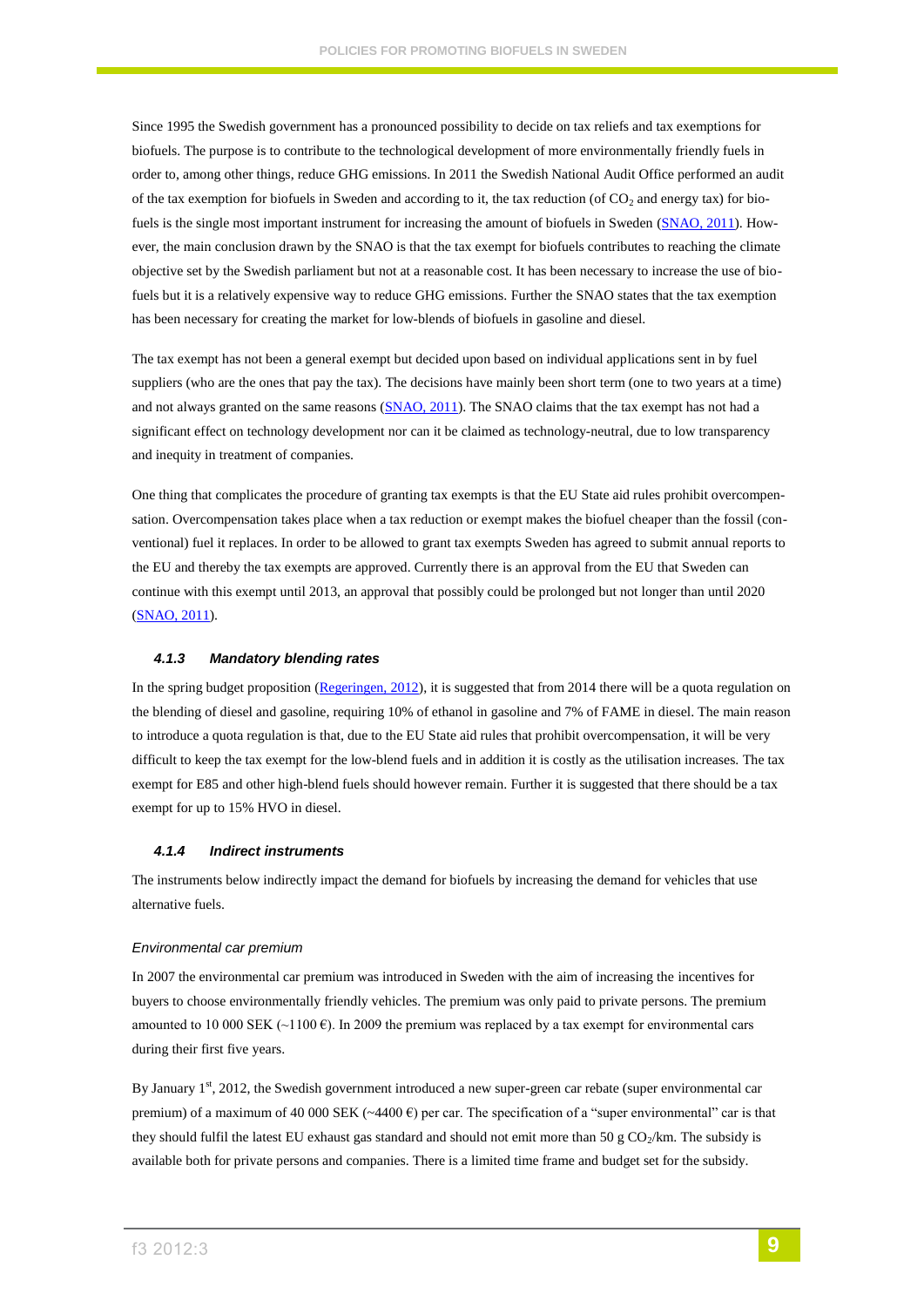#### *Congestion tax - exempt for environmental cars*

In Stockholm a congestion tax was introduced in 2006 but environmental cars were exempted from the tax obligation. However, part of the exempt was abolished in 2009 and it will be abolished for all cars by August  $1<sup>st</sup>$ , 2012. The exempt has been very important for the registration of new environmental cars in the Stockholm region [\(RFR, 2009\)](#page-14-8).

#### *CO2-based vehicle tax*

In 2006 a  $CO<sub>2</sub>$ -based vehicle tax for new cars was introduced (the former vehicle tax was based on vehicle weight). The tax has a fixed part and a variable part that is directly dependent on the amount (grams) of emitted  $CO<sub>2</sub>$  per kilometre. The variable part is higher for diesel driven vehicles than for gasoline driven. Vehicles that run on other fuels, such as ethanol, natural gas or biogas, have a lower tax rate than conventional vehicles.

#### *Standards for car producers*

Initially it was suggested as a voluntary agreement for car manufacturers in the EU but in 2008 it was introduced as a binding target that, car manufacturers should reduce the average  $CO<sub>2</sub>$  emissions for new sold cars. The target is set at max 130 g  $CO_2/km$  by 2015 and 95 g  $CO_2/km$  by 2020. This instrument drives technology towards more fuel efficient cars or towards cars which run on renewable fuels.

#### *Reduced taxable value for fringe benefits*

In Sweden there is a reduced taxable value for fringe benefits for environmental cars, which is why these have been chosen to a higher degree as firm´s cars [\(Rydberg et al., 2010\)](#page-14-3). Currently the reduction is limited to 16 000 SEK/yr  $(-1800 \text{ E/yr})$ . New rules for 2012 make it more advantageous for electric vehicles (or hybrids) that can be charged from the grid, or gas-driven cars.

#### *Free or reduced parking fees*

In approximately 40 municipalities in Sweden there have been reduced or free parking fees for environmental cars during the last couple of years. However, due to the rapidly increasing number of environmental vehicles many municipalities have now abolished this advantage [\(Sprei, 2009\)](#page-15-10).

#### *Authorities should mainly use environmental cars*

Since 2009 there is a regulation stating that 100% of cars bought or leased by Swedish authorities should be environmental cars.

### <span id="page-9-0"></span>4.2 SUPPLY SIDE INSTRUMENTS

In addition to the demand side instruments there have also been a number of instruments introduced by the Swedish government in order increase the supply of biofuels and renewable fuels in the transport sector.

### <span id="page-9-1"></span>*4.2.1 The "Pump Law"*

In 2006 the so called "Pump law" (Pumplagen) was introduced which requires filling stations (of a certain size) to provide renewable fuels. Due to costs (the government has estimated the cost for installing a gas pump to 4 MSEK whereas the cost for installing an ethanol pump is 0.2 MSEK) this law was most beneficial for the ethanol pumps which grew significantly in number and there has been subsidies amending the "Pump law" granting subsidies to filling stations installing biogas pumps or other than ethanol renewables [\(RFR, 2009\)](#page-14-8). However, the governmental subsidy is limited to 30% of the 3.8 MSEK that constitutes the additional cost for a gas pump. The limited grant and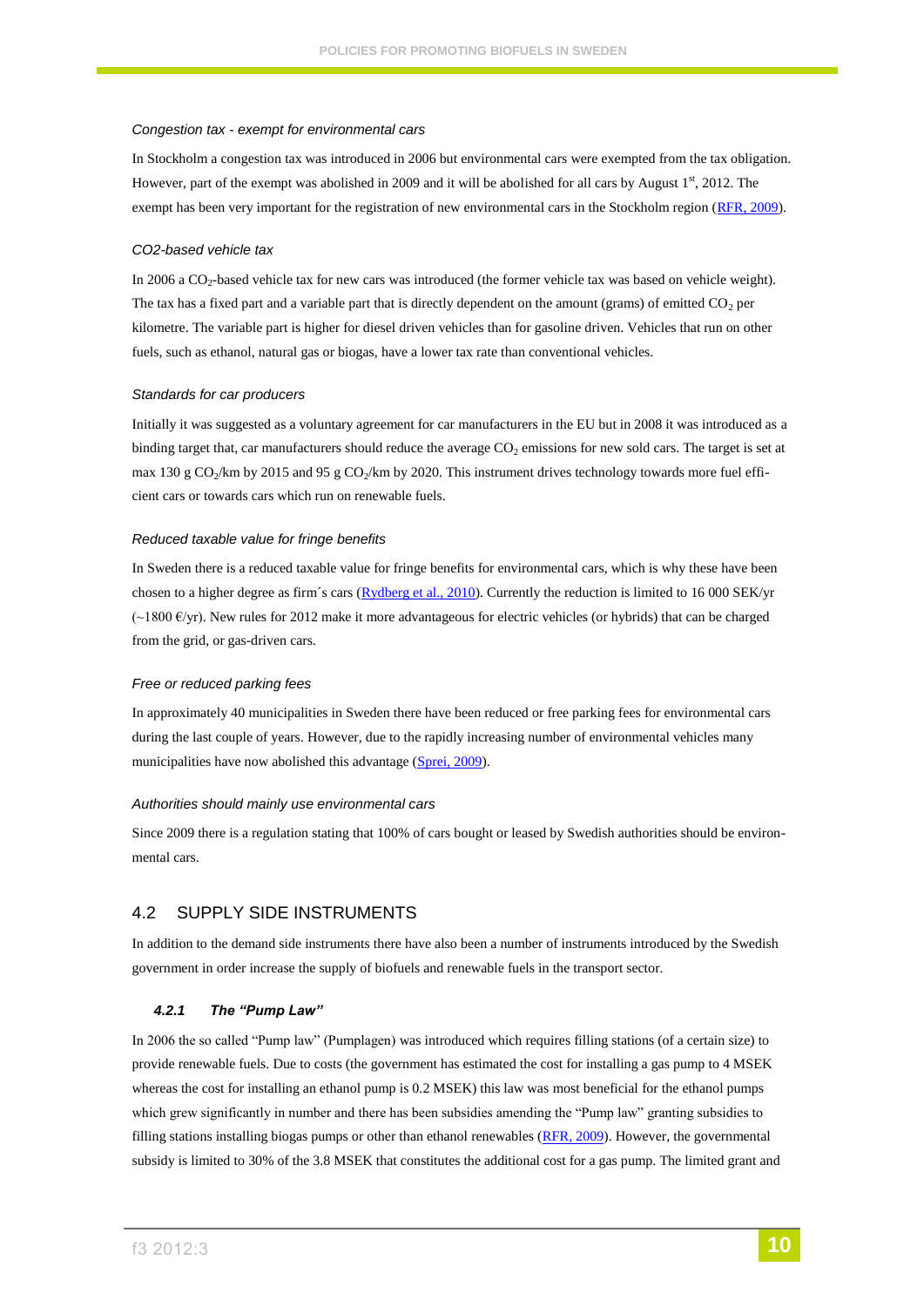remaining cost difference between ethanol and gas pump costs has resulted in a limited use of the grant. There is no grant given for ethanol pumps.

The introduction of the "Pump law" has led to an increase in the number of filling stations providing alternative fuels from 385 (10%) in December 2005 to 1610 (50%) in September 2009. 90% of the renewable pumps are E85 pumps. The consequences of the law have not been technology neutral and could possibly have a negative impact on the development of other renewable fuels [\(RFR, 2009\)](#page-14-8).

#### <span id="page-10-0"></span>*4.2.2 Obligations for fuel suppliers to reduce GHG emissions*

In the Fuel Quality Directive [\(EC, 2009b\)](#page-14-7) there is a requirement for fuel suppliers to report and to reduce greenhouse gas emissions by up to 10% on a life cycle basis by 2020 (compared to 2010 level). There are three possible ways of fulfilment:

- Increase the use of biofuels, alternative fuels and reduction in flaring and rejection at site of production
- To reduce emissions by applying CCS (carbon capture and storage) or electrical vehicles
- To buy CDM credits

#### <span id="page-10-1"></span>*4.2.3 Climate investment Programmes (KLIMP)*

The Swedish government's support to Climate Investment Programmes (KLIMP = klimatinvesteringsprogram) is a tool for reaching the Swedish climate objective as formulated in the Swedish climate strategy in 2002. KLIMP has enabled municipalities and other local actors to receive grants for long-term investments that reduce GHG emissions. The grants have been administrated by the Swedish EPA (SEPA) and money has been granted for the period 2003- 2008 (there was also a predecessor called LIP (local investments programmes) in the period 1998-2002). In total 1.8 billion SEK were granted and a summary of what kind of projects that were granted money show that 660 MSEK (37% of totals) were given to biogas projects. [\(RFR, 2009\)](#page-14-8) conclude that 330 MSEK of the 660 MSEK were granted to production and upgrading installations for biogas. Another 120 MSEK were granted to biogas systems for vehicle use (mainly pump stations and gas pipes) and 25 MSEK were granted for investments in gas vehicles (buses and personal cars). 110 MSEK were granted to projects related to the collection and handling of waste before the fermentation step. No more KLIMP grants have been given since 2008 and the accomplishment of the programmes will be finalized in 2012.

#### <span id="page-10-2"></span>*4.2.4 Other investment grants*

In 2008 the Swedish government decided on a new grant for energy technology which aims at stimulating the use of climate-efficient energy technology that is not yet commercially competitive. Biogas is mentioned as one such example.

#### <span id="page-10-3"></span>*4.2.5 Grants for R&D*

The Swedish state has also granted money for demonstration and commercialization of new energy technologies. A program called "Second generation biofuels and other energy technology" containing 875 MSEK was administrated by the Swedish Energy Agency. The following projects related to second generation biofuels have been granted money:

- Full scale demonstration unit for production of lignin from chemical pulp mill (in Mörrum)
- Gobigas demonstration unit of gasification of woody biomass with production of bio-SNG (methane) in Gothenburg (20 MW phase I)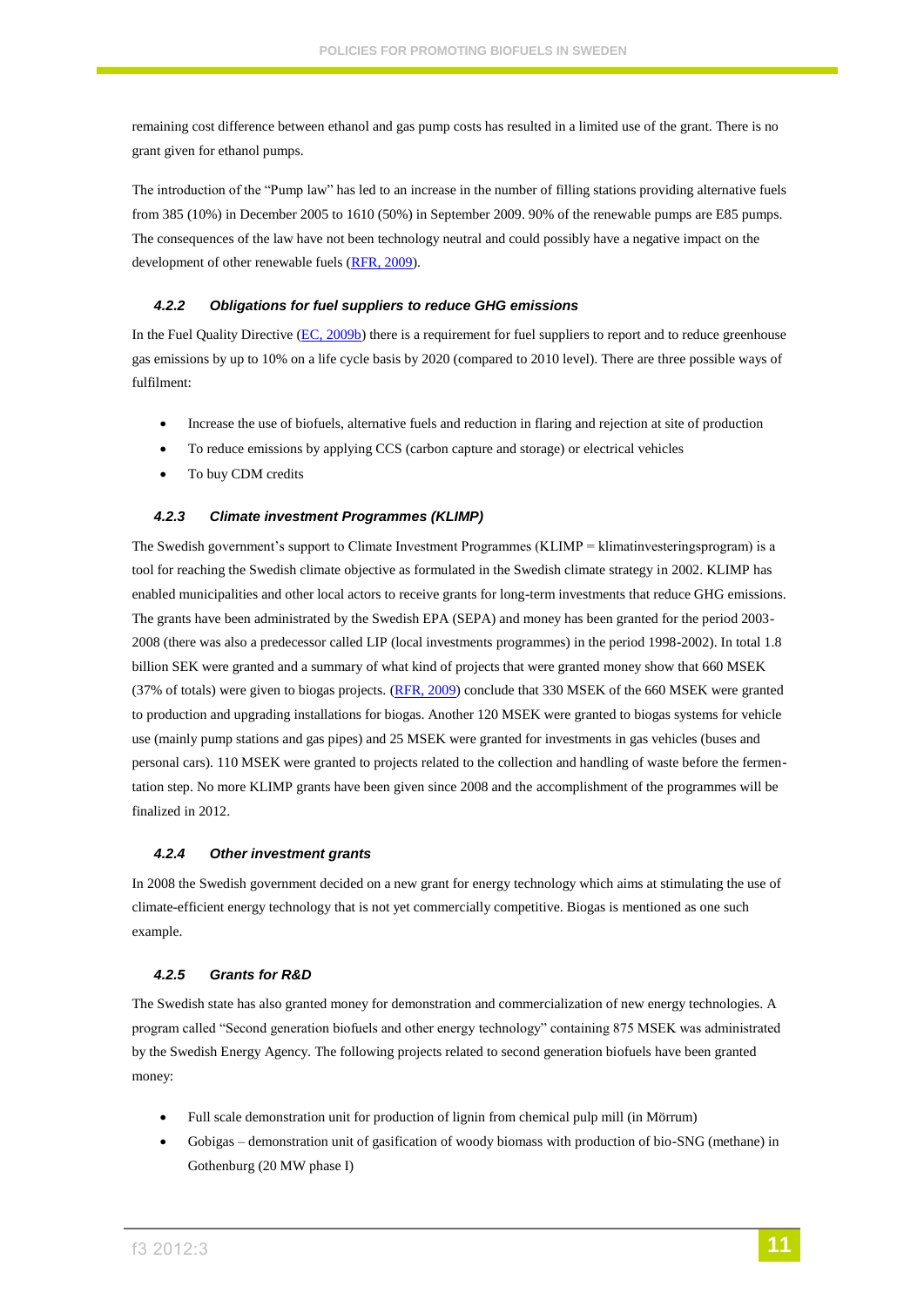Chemrec black-liquor gasification with production of methanol and DME at chemical pulp mill in Örnsköldsvik (Domsjö fabriker).

The black-liquor gasification has significant potential. If all pulp and paper mills in Sweden would have this process, it has been estimated that there is a potential of replacing 50% of the fuel for heavy vehicle transports in Sweden. [\(Carlson and Antonsson, 2011\)](#page-14-10). However, this would require significant amounts of (bio)fuels to replace the energy needs of the pulp and paper processes.

Two other projects in Sweden involving second generation biofuels that also have received at least some financing from the Swedish Energy Agency are:

- SEKAB ethanol pilot plant in Örnsköldsvik where ethanol from cellulose, via hydrolysis, is produced.
- SunPine production of crude tall oil in Piteå which is sent to and finally upgraded by Preem refinery to Evolution Diesel (mixture of fossil and renewable diesel).

#### <span id="page-11-0"></span>*4.2.6 Common agricultural Policy CAP*

During the period 2003-2008 there was a premium for energy crops grown outside set-aside land according to the CAP [\(EC, 2003a\)](#page-14-11). This premium more than doubled the total area used for energy crops, but was abolished in 2009 [\(EC, 2009a\)](#page-14-6). The reason for the abolishment was that there was no longer considered to be a need for a specific support for energy crops, mainly due to the strong demand for these products on the international markets and the establishment of binding targets for bio-energy in total fuel by 2020. Before the premium was introduced in 2003 there had been some establishment of energy crops on the mandatory set-aside land (which allowed for production of non-food crops) [\(Bureau et al., 2010\)](#page-14-2).

#### <span id="page-11-1"></span>*4.2.7 Import tolls for biofuels*

For import to the EU, ethanol produced in a third country is associated with a toll of 10.2€/hl (denatured) and 19.2€/hl (un-denatured). This toll is kept since the product is defined as an agricultural product. Sweden has managed to get an exempt for the import of Brazilian ethanol where the product instead is defined as a chemical product and the toll to be paid is only ~0.25 $\varepsilon$ /hl. However, in order not to violate the EU state aid rules of overcompensation Sweden forces suppliers to import ethanol to be used for low-blending at the higher toll rate in order to get the tax exempt. Ethanol to be used in E85 or ED95 can still be imported at the lower toll rate and get the tax exempt [\(SEA,](#page-15-11)  [2011a\)](#page-15-11). In 2011 the EU decided that Sweden can apply the lower import toll for ethanol for at least the coming three years.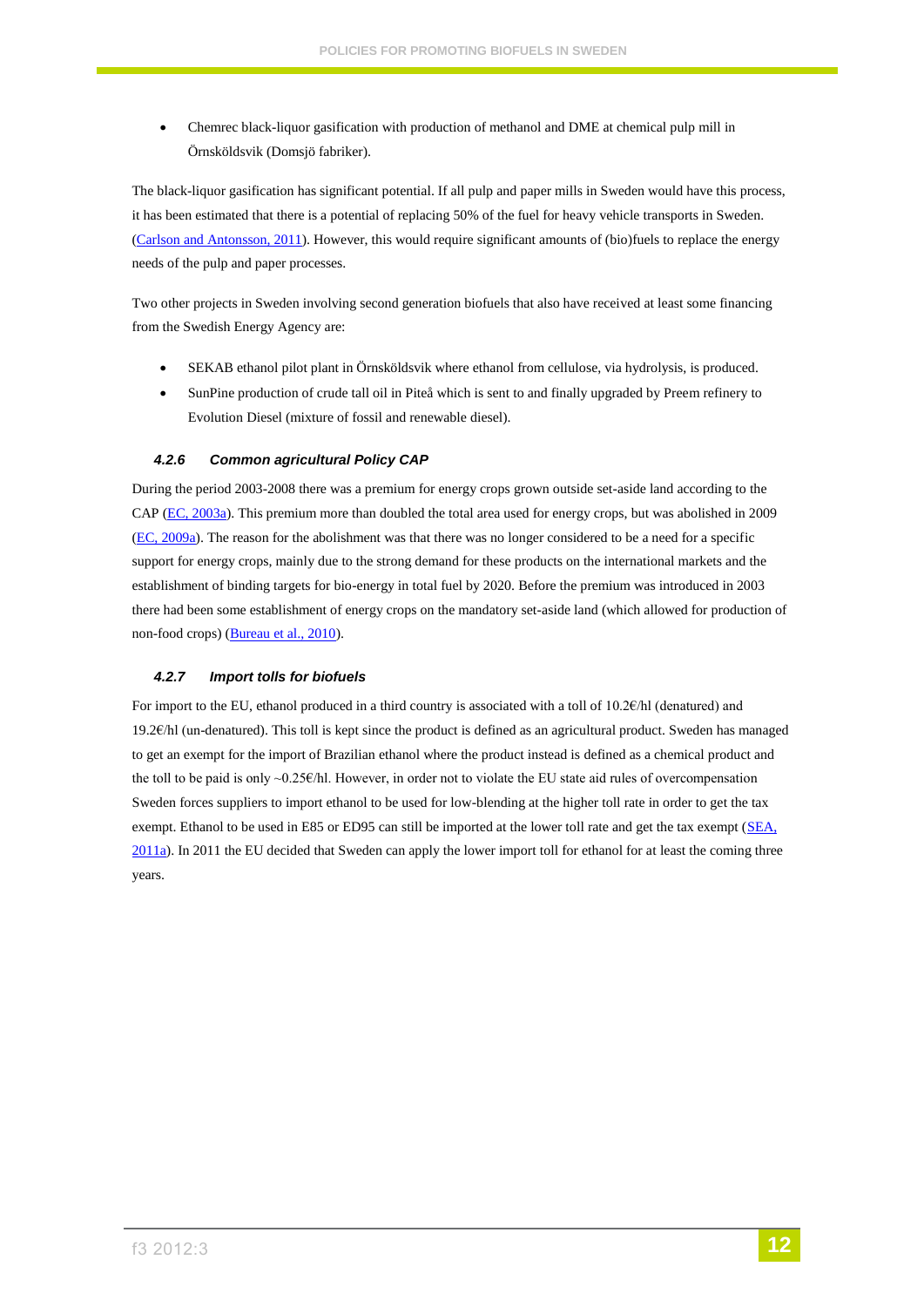## <span id="page-12-0"></span>5 DISCUSSION

Sweden is, and has been for many years, a net importer of biofuels. However, a transition to  $2<sup>nd</sup>$  generation biofuels could change this since Sweden has significant biomass resources for the production of biofuels based on woody (lignocellulosic) biomass. In addition some of these production technologies could take advantage of already existing industry (pulp and paper, refineries etc.).

The EU goals set for increasing the amount of renewable fuels in the transport sector in Sweden for 2020 seems to be met well in advance. One conclusion of that could be that instruments introduced in order to stimulate the increased utilisation have managed to do so. According to [\(SNAO, 2011\)](#page-15-9) the tax exempt has been very important. Several other sources state that blending or utilization standards are effective in creating or expanding the biofuel industry e.g. [\(UNCTAD, 2009\)](#page-15-12). However, the latter could also result in negative effects such as: increased prices of agricultural commodities or lowering demand and thereby prices of conventional fuels

It is important not only for the fulfilment of GHG reduction targets but also for the development of biofuels that the oil price is kept at a high level. According to an estimate by the IMF in 2007 most biofuels would be cheaper to pro-duce than fossil ones with an oil price exceeding 120 \$/barrel [\(Carriquiry et al., 2011\)](#page-14-12). A high oil price might reduce the need for specific support for biofuels and help reduce rebound effects caused by instruments like vehicle standards.

The policy instruments introduced so far, such as fiscal incentives (taxes) and consumption mandates (blending mandates), have in general not differentiated between the  $1<sup>st</sup>$  and  $2<sup>nd</sup>$  generation biofuels except in some cases at EU level. The policy regime should be revised to account for the relative merits of different types of biofuels. One example of differentiation made by the EU for  $1<sup>st</sup>$  and  $2<sup>nd</sup>$  generation biofuels is that contributions of  $2<sup>nd</sup>$  generation biofuels, other biofuels, and electric cars, are credited with a multiplier of 2.5 towards the target of 10% for renewable energy used in transport. Policy instruments could be used to differentially incentivize the production pathways according to their contribution to pre-established goals. This is also emphasized by the Swedish Energy Agency in their report on quota requirements for fuel suppliers [\(SEA, 2009b\)](#page-15-13). Carriquiry et al. argue that policy-makers should offer different levels of support to different biofuels and that the capacity of biofuels that simultaneously advance multiple policy goals should be considered when designing incentive mechanisms [\(Carriquiry et al., 2011\)](#page-14-12). Having an integrated approach combining rural development, climate change and energy provision is reasonable when formulating the policy framework for  $2<sup>nd</sup>$  generation biofuels.

In the conclusion of the report that evaluated the "Pump law" [\(RFR, 2009\)](#page-14-8), it is stated that further measures should be directed towards long-term predictable instruments focussed on increasing the incentives for consumers to choose vehicles that use renewable fuels. It is also important to put effort into actions that are directed towards production and distribution of renewable fuels. One specific area pointed out is the supply and distribution of biogas that could be developed more.

Policy instruments could help accelerate the transition from  $1<sup>st</sup>$  to  $2<sup>nd</sup>$  generation biofuels. A general conclusion is that future instruments should distinguish between  $1<sup>st</sup>$  and  $2<sup>nd</sup>$  generation biofuels, directly or indirectly, so that fuels with a high level of sustainability benefit more. According to IEA 2008 it is crucial that policies are designed in order to promote the development of the most advantageous biofuels and discourage production of "bad biofuels". IEA also highlights the importance for basic R&D and deployment to improve the competitiveness of the preferred pathways.

My conclusion is that if the main objective is to reduce the GHG emissions from the transport sector, additional instruments and incentives should also be in focus. Some examples are: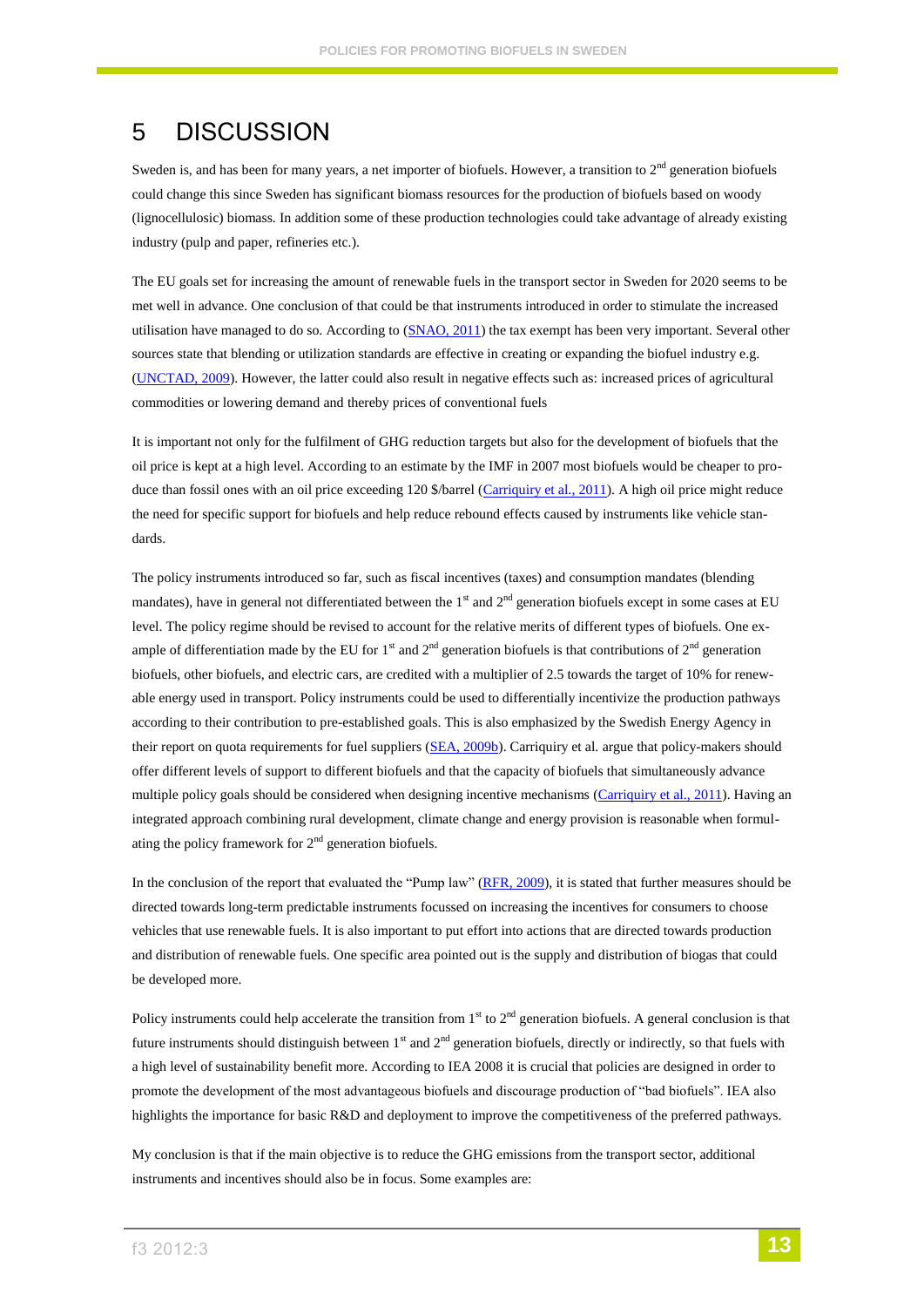- Incentives for consumers and firms to choose alternative transportation modes that are less energy and GHG emission intense (i.e. take the bike instead of the car, take the bus or public transport instead of the car, go by train instead of air or car, join a car pool instead of buying a private car etc.)
- Incentives to choose vehicles that are less energy intensive, hence more fuel efficient. Today there are some incentives in this direction but they could be stronger.

Further, it is important to keep the mix of instruments as simple as possible. This in order to be sure that the mix of instruments steers towards the most environmentally friendly choices. A significant part of the transport sector is constituted by private persons and hence their choices are important. If the decision making picture is too complex there is a significant risk that actors will not make the most logical choices.

Demonstration and commercialization as well as research and development are still important for both  $2^{nd}$  and  $3^{rd}$ generation biofuels. Some argue that due to the limitations of  $1<sup>st</sup>$  but also  $2<sup>nd</sup>$  generation biofuels, more emphasize should be given to  $3<sup>rd</sup>$  and  $4<sup>th</sup>$  generation that potentially could be produced in systems with a much lower requirement of land area.

# <span id="page-13-0"></span>6 ACKNOWLEDGEMENTS

The course during which this paper was written was taken as part of the PhD project "Advantages of regional industrial cluster formations for integration of biomass gasification systems" financed by the Swedish Energy Agency, Göteborg Energi, Preem, Perstorp Oxo, E.ON gasification development Ltd and the Swedish EPA, which is gratefully acknowledged. Useful comments given by Jessica Coria, University of Gothenburg, School of business, economics and law; Ingrid Nyström, CIT Industriell Energi AB and my supervisors, Thore Berntsson, Chalmers; Tomas Rydberg, IVL and Eva Andersson, CIT Industriell Energi AB are also gratefully acknowledged.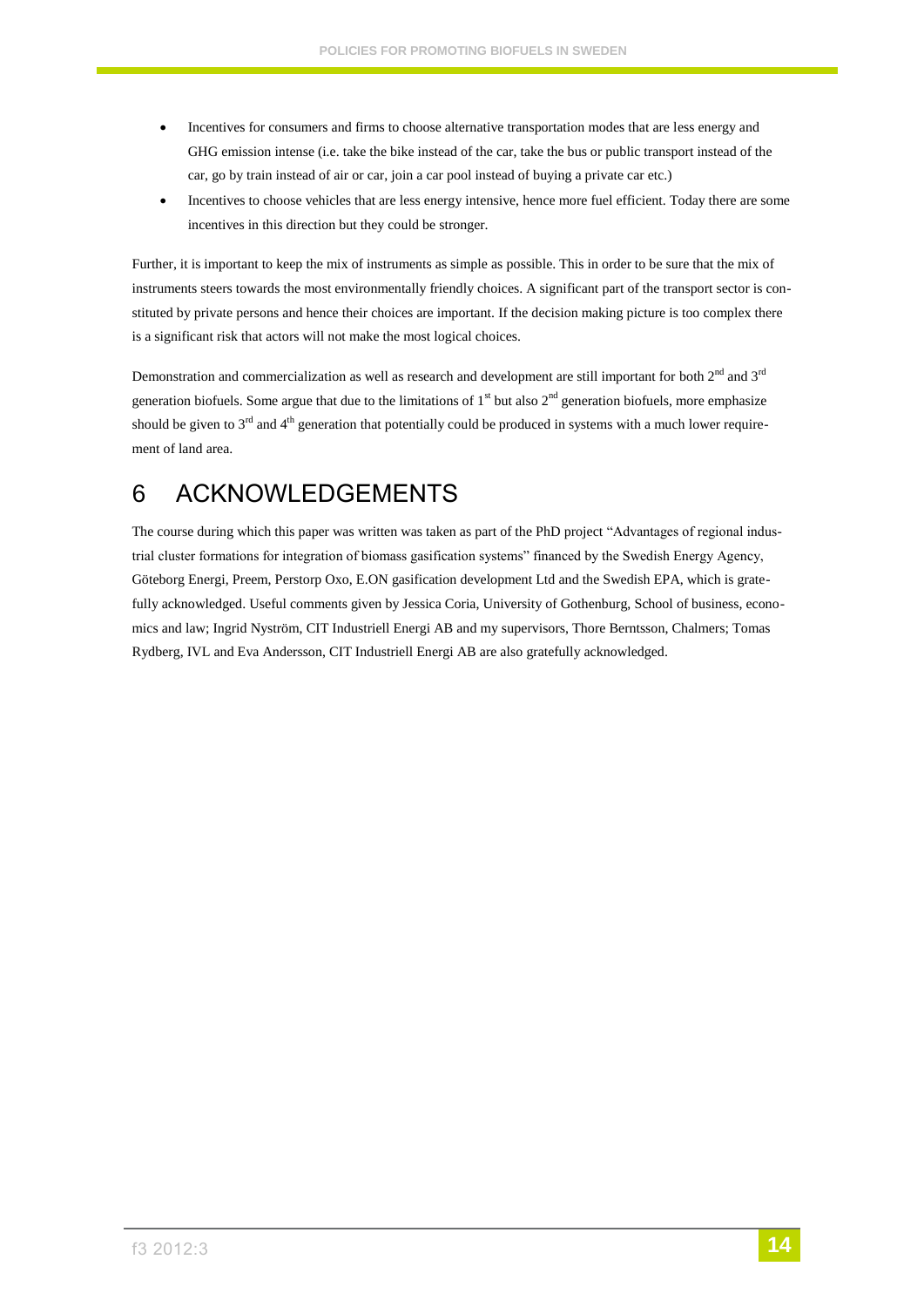### <span id="page-14-0"></span>7 REFERENCES

- **Azar, C., Lindgren, K. & Andersson, B. A. 2003**. Global energy scenarios meeting stringent CO2 constraints cost-effective fuel choices in the transportation sector. Energy Policy, 31, 961-976.
- <span id="page-14-2"></span>**Bureau, J-C., Guyomard, H., Jacquet, F. & Tréguer, D. 2010.** European Biofuel Policy: How Far will Public Support go? In: Khanna, M., Scheffran, J. & Zilberman, D. (eds.) Handbook of Bioenergy Economics and Policy. New York, Derdrecht, Heidelberg, London: Springer.
- <span id="page-14-10"></span>**Carlson, A. & Antonsson, H. 2011.** Andra generationens biodrivmedel – En litteraturöversikt. VTI notat 32-2011.
- <span id="page-14-12"></span>**Carriquiry, M. A., Du, X. & Timilsina, G. R. 2011.** Second generation biofuels: economics and policies. Energy Policy, 39, 4222-4234.
- <span id="page-14-11"></span>**EC 2003a.** Council regulation 1782/2003 EC of 29 September 2003 establishing common rules for direct support schemes under the common agricultural policy and establishing certain support schemes for farmers and amending Regulations (EEC) No 2019/93, (EC) No 1452/2001, (EC) No 1453/2001, (EC) No 1454/2001, (EC) 1868/94, (EC) No 1251/1999, (EC) No 1254/1999, (EC) No 1673/2000, (EEC) No 2358/71 and (EC) No 2529/2001. IN: UNION, T. C. O. T. E. (ed.).
- <span id="page-14-4"></span>**EC 2003b.** Directive 2003/30/EC of the European Parliament and of the Council on the promotion of the use of biofuels or other renewable fuels for transport.
- <span id="page-14-5"></span>**EC 2003c.** Directive 2003/96/EC Restructuring the community framework for the taxation of energy products and electricity.
- <span id="page-14-6"></span>EC 2009a. Council Regulation EC No 73/2009 of January 19<sup>th</sup>, 2009. Establishing common rules for direct support schemes for farmers under the common agricultural policy and establishing certain support schemes for farmers, amending Regulations (EC) No 1290/2005, (EC) No 247/2006, (EC) No 378/2007 and repealing Regulation (EC) No 1782/2003. In: UNION, T. C. O. T. E. (ed.).
- <span id="page-14-7"></span>**EC 2009b.** Directive 2009/30/EC of the European Parliament and of the Council amending Directive 98/70/EC as regards the specification of petrol, diesel and gas-oil and introducing a mechanism to monitor and reduce greenhouse gas emissions and amending Council Directive 1999/32/EC as regards the specification of fuel used by inland waterway vessels and repealing Directive 93/12/EEC.
- <span id="page-14-1"></span>**Fargione, J., Hill, J., Tilman, D., Polasky, S. & Hawthorne, P. 2008.** Land clearing and the biofuel carbon debt. Science, 319, 1235-1238.

**Miljöaktuellt 2012-04-18. Men, satsningar på biogasanläggningar stoppas.** Röne, J. <http://miljoaktuellt.idg.se/2.1845/1.444075/-men-satsningar-pa-biogasanlaggningar-stoppas>

- <span id="page-14-9"></span>**Regeringen 2012.** Regeringens proposition 2011/12:100 – 2012 års ekonomiska vårproposition. Förlsag till riktlinjer.
- <span id="page-14-8"></span>**RFR 2009**. Pumplagen – uppföljning av lagen om skyldighet att tillhandahålla förnybara drivmedel. 2009/10: RFR 7. Riksdagstryckeriet, Stockholm.
- <span id="page-14-3"></span>**Rydberg, T., Belhaj, M., Bolin, L., Lindblad, M., Sjödin, Å. & Wolf, C. 2010.** Market conditions for biogas vehicles. IVL B1947. Stockholm, Sweden.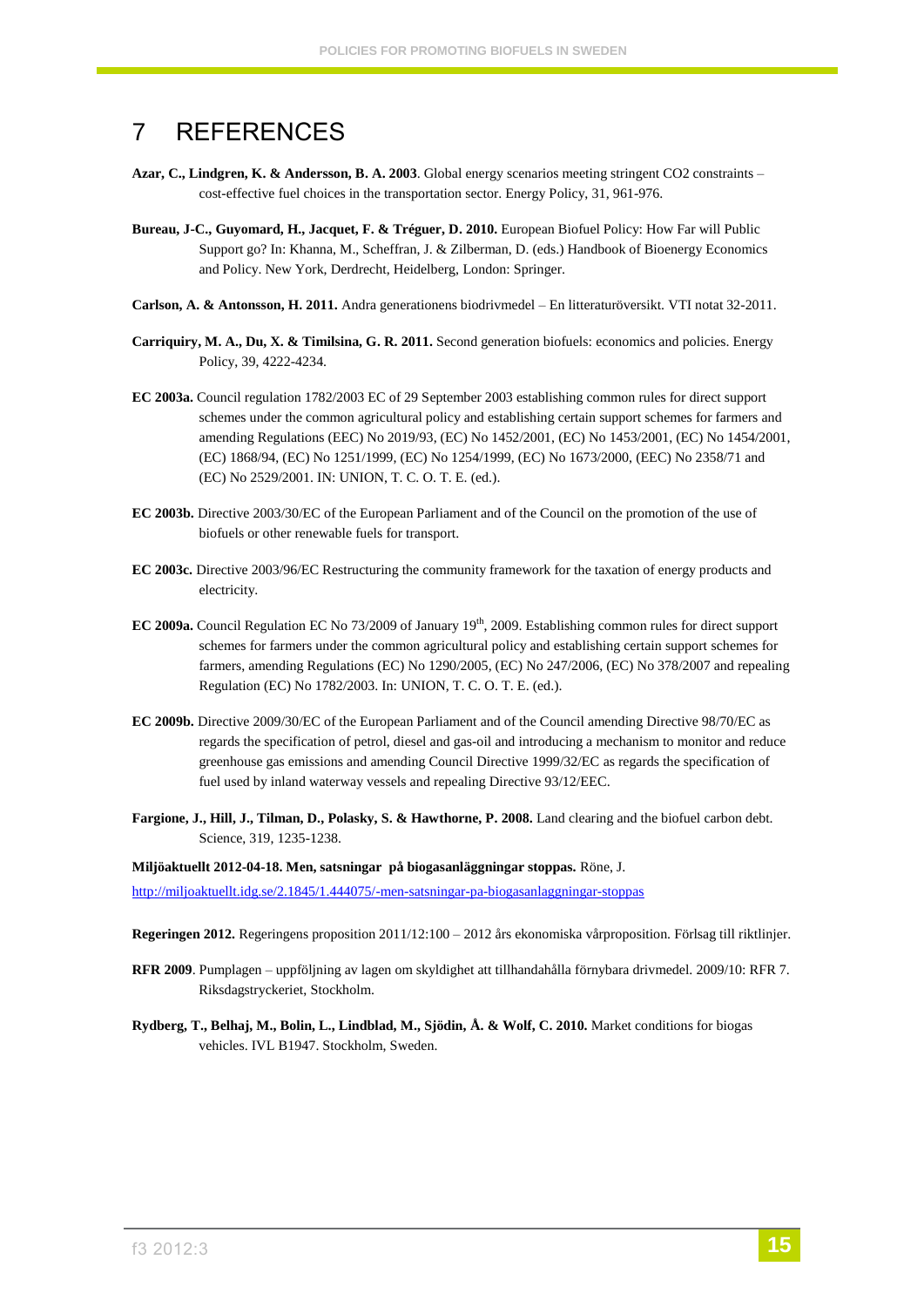- <span id="page-15-3"></span>**SEA 2009a.** Facts and figures – Energy in Sweden 2009. Swedish Energy Agency, ET 2009:29. Eskilstuna, Sweden.
- <span id="page-15-13"></span>**SEA 2009b.** Kvotpliktsystem för biodrivmedel. Swedish Energy Agency, ER 2009:27. Eskilstuna, Sweden.
- <span id="page-15-11"></span>**SEA 2011a.** Analys av markanderna för etanol och biodiesel. Swedish Energy Agency, ER 2011:13. Eskilstuna, Sweden.
- <span id="page-15-6"></span>**SEA 2011b.** Energiläget 2011. Swedish Energy Agency, ET 2011:42.Eskilstuna, Sweden.
- <span id="page-15-7"></span>**SEA 2011c.** Produktion och användning av biogas år 2010. Swedish Energy Agency, ES 2011:07. Eskilstuna, Sweden.
- <span id="page-15-2"></span>**SEA 2012a.** Transportsektorns energianvändning 2011. Swedish Energy Agency, ES 2012:01. Eskilstuna, Sweden.
- <span id="page-15-5"></span>**SEA 2012b.** Övervakningsrapport avseende skattebefrielse för biodrivmedel år 2011. Swedish Energy Agency, Dnr 2012-1730.Eskilstuna, Sweden.
- <span id="page-15-1"></span>**Searchinger, T., Heimlich, R., Houghton, R. A., Dong, F., Elobeid, A., Fabiosa, J., Tokgoz, S., Hayes, D. & Yu, T-H. 2008.** Use of U.S. croplands for biofuels increases greenhouse gases through emissions from landuse change. Science, 319, 2138-1240.
- <span id="page-15-9"></span>**SNAO 2011.** Biofuels for a Better Climate – How does the tax relief work? RiR 2011:10. Swedish National Audit Office.
- <span id="page-15-10"></span>**Sprei, F. 2009.** Vilka styrmedel har ökat personbilarnas energieffektivitet i Sverige? FRT 2009:1, Sweden. Physical Resource Theory, Chalmers University of Technology.
- <span id="page-15-0"></span>**Sterner, T. & Coria, J. 2011.** Policy Instruments for Environmental and Natural Resource Managment, RFF Press.
- <span id="page-15-8"></span>**Tolke, C. L., Einarson, E. & Eklöf, P. 2011.** Förnybara drivmedel från jordbruket – etanol, biodiesel, biogas. Jordbruksverket 2011:14.
- <span id="page-15-4"></span>**Trafikverket 2012.** Index över nya bilars klimatpåverkan 2011 i riket, länen och kommunerna inkl. nyregistrerade kommunägda fordon och dess klimatpåverkan. 2012:087. Borlänge, Sweden.
- <span id="page-15-12"></span>**UNCTAD 2009.** The Biofuels Market: Current Situation and Alternative Scenarios. Geneva and New York: UN.